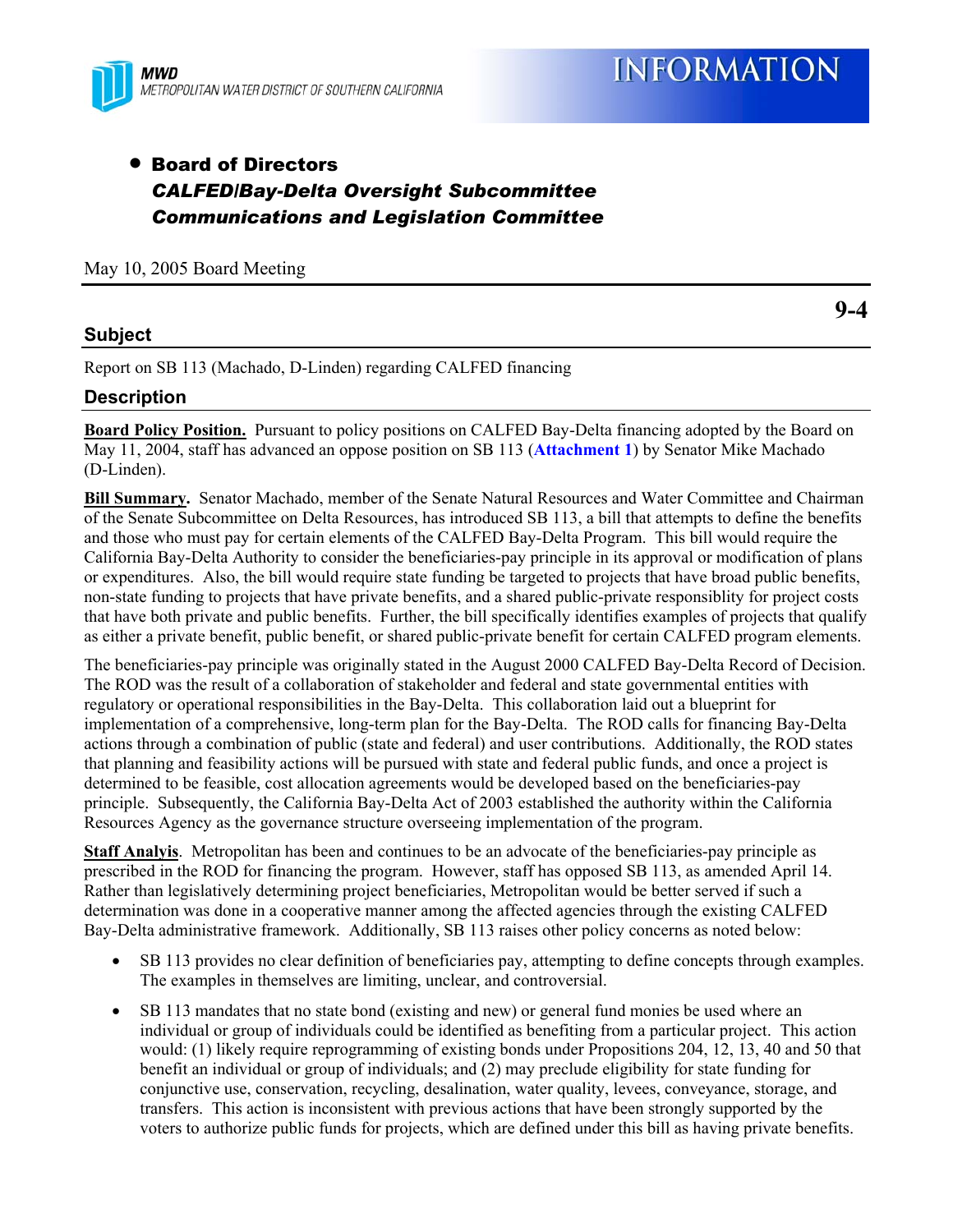While Senator Machado's efforts are intended to move the CALFED financing discussion forward, staff believes SB 113 is both premature and sufficiently vague that it risks serious unintended consequences. The bill could put significant constraints on the use of public funds for projects that historically have been eligible for funding. Additionally, the confusing construct of this bill demonstrates the difficulty in articulating the concept of beneficiaries pay within state law. It is more appropriate that negotiated constraints among willing buyers and sellers define their cost shares.

### **Policy**

By Minute Item 43619, dated July 13, 1999, the Board policy direction adopted, regarding the CALFED Bay-Delta Program, instructs staff to support legislation concerning CALFED that is consistent with Metropolitan's Bay-Delta Policy Direction Framework and the Statement of Needs (Nov. 15, 1999). The Framework and Statement of Needs calls for enhancement of SWP water supply capacity, source water quality, and system integrity.

By Minute Item 43688, dated Aug. 17, 1999, the Board adopted the Statement of Needs for the CALFED Bay-Delta Program.

By Minute Item 45753, dated May 11, 2004, the Board adopted the CEQA determination and the refined Bay-Delta finance and cost allocation policy principles for communication with the California Bay-Delta Authority and interested parties.

## **Fiscal Impact**

As currently written, passage of SB 113 would legislatively determine beneficiaries to selected CALFED program elements and attempts to distinguish between private and public benefits. As structured, SB 113 could potentially require Metropolitan to pay for CALFED program elements that yield no benefits to Metropolitan, while benefiting other entities who are not required to pay for such benefits. The associated costs could be significant, but are unknown at this time.

*B. Anatole Falagan Stephen N. Arakawa forManager, Water Resource Management* 

*Dennis B. Underwood* 

*CEO/General Manager* 

4/26/2005 *Date* 

4/25/2005

*Date* 

**Attachment 1 – Senate Bill No. 113**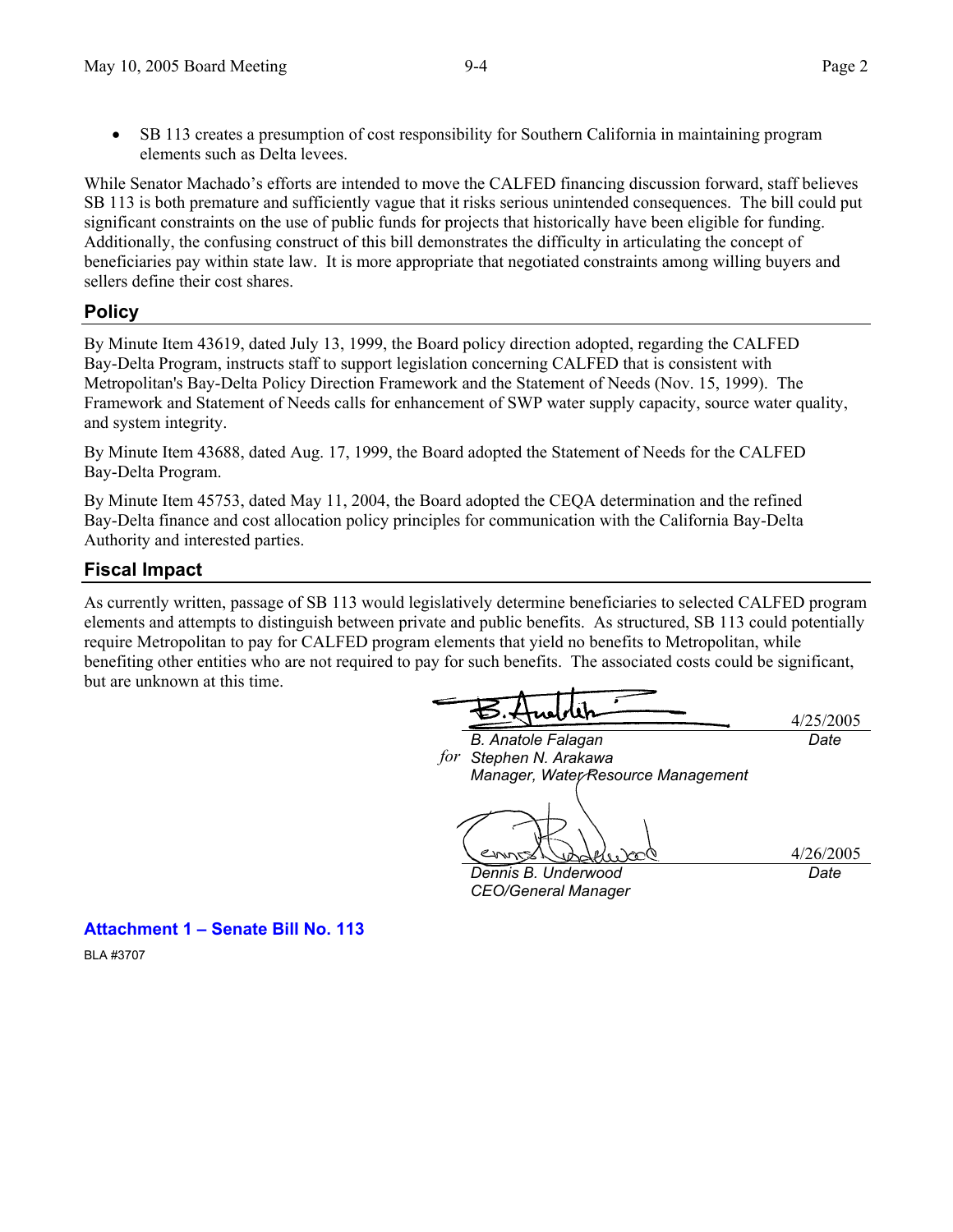#### AMENDED IN SENATE APRIL 14, 2005

### **Introduced by Senator Machado** *(Coauthor: Senator Torlakson)*

January 24, 2005

An act to amend Sections 79402, 79423, and 79509.6, *of, and to add Section 79403 to, the Water Code,* relating to water.

#### legislative counsel's digest

SB 113, as amended, Machado. California Bay $\square$ Delta Authority Act.

Existing law, the California Bay $\square$ Delta Authority Act, establishes in the Resources Agency the California BayDelta Authority until January 1, 2006, unless a certain determination is made. The act requires the authority and the implementing agencies, as defined, to carry out programs, projects, and activities necessary to implement the Bay Delta Program, defined to mean those projects, programs, commitments, and other actions that address the goals and objectives of the CALFED Bay□Delta Programmatic Record of Decision, dated August 28, 2000, or as it may be amended. The act requires the authority to review, approve, and make recommendations regarding certain annual program plans and project expenditures submitted by the implementing agencies based on prescribed criteria.

This bill would require the authority, in undertaking that review, approval, or modification, to consider the extent to which those plans or expenditures are consistent with the "beneficiary pays principle," as defined. *The bill would provide that, for the purposes of implementing the act and subject to certain exceptions, state funds shall fund projects that have public benefits, nonstate funds shall fund projects that have private benefits, and both project beneficiaries and the*

 $\Box$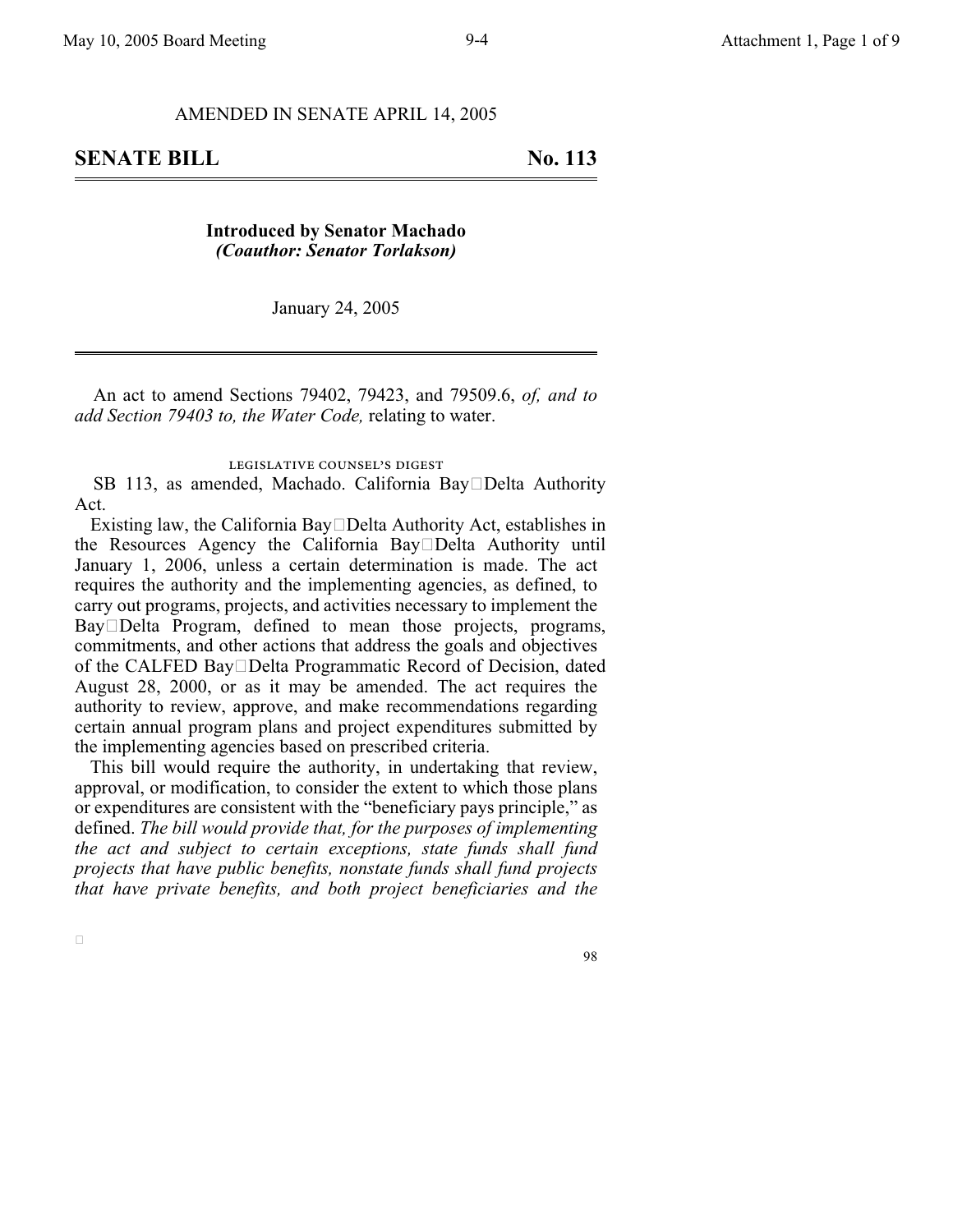*public are responsible for costs associated with a project that has both private and public benefits.*

Vote:  $\Box$  majority. Appropriation:  $\Box$  no. Fiscal committee:  $\Box$  yes. State $\Box$ mandated ocal program:  $\Box$  no.

*The people of the State of California do enact as follows:*

1 2 *SECTION 1.The Legislature finds and declares all of the following:*

3 4 5 6 7 8 9 10 11 12 13 14 15 16 *(a) The CALFED Bay-Delta Program Record of Decision, dated August 28, 2000 (Record of Decision), and the Final Programmatic environmental impact statement/environmental impact report (EIS/EIR) called for the development of a finance plan. A fundamental philosophy of the CALFED Bay-Delta Program is that costs to implement programs, or to mitigate impacts resulting from the implementation of programs, should, to the extent possible, be paid for by the beneficiaries of the program actions. (b) The need to implement a finance plan is important given that current funding sources will soon be depleted, the review of program benefits and beneficiaries is needed to support a benefits-based cost allocation, as called for in the Record of Decision, and state and federal fiscal budgets are severely*

17 *constrained.*

18 19 20 *(c) The California Bay-Delta Authority should use the following program element examples as guidance when making a determination as to whether a project includes public, private, or*

21 *shared public-private benefits:*

22 23 24 25 26 27 28 29 30 31 32 *(1) Under the levee program element, a private benefit occurs from levee maintenance and conveyance improvements needed to export water through the San Francisco Bay/Sacramento-San Joaquin Delta (Delta) to meet urban and agricultural water needs, from levee maintenance and rehabilitation improvements that serve to protect privately-owned land in the Delta, and from improvements needed to address erosion problems resulting from recreational boating activities. An example of a public benefit occurs when an improvement benefits the ecosystem beyond mitigation of impacts resulting from the implementation of projects.*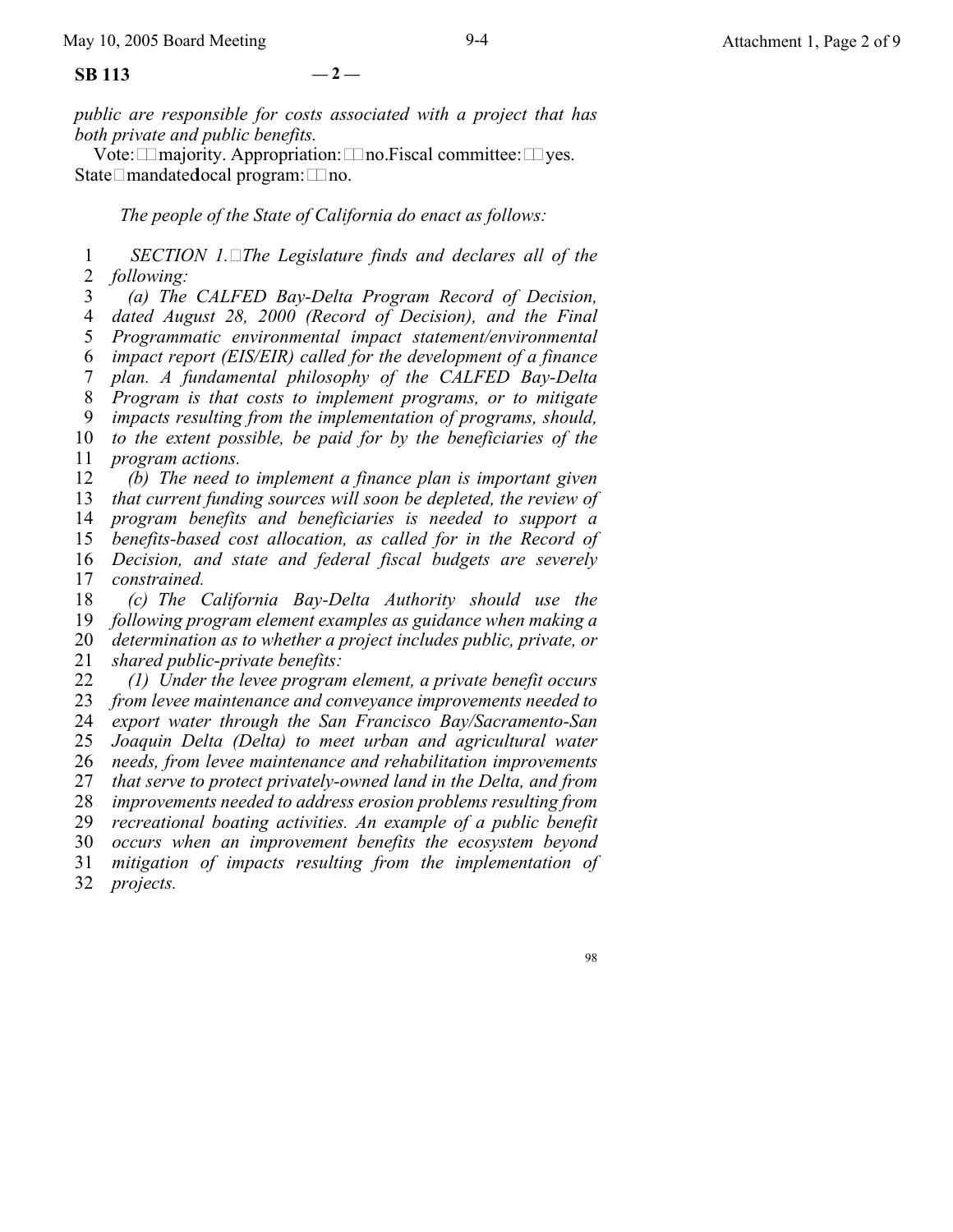$-3 -$  **SB** 113

1 2 3 4 5 6 7 8 9 10 11 12 13 14 15 *(2) Under the environmental water account program element, a private benefit occurs when an improvement is designed and intended to mitigate project impacts to fish and wildlife or an improvement is intended to hold a local entity harmless or modify requirements imposed under the Endangered Species Act in order to avoid water supply impacts. An example of a public benefit occurs when there is an enhancement to fish and wildlife above conditions existing prior to the commencement of actions that caused the initial mitigation. (3) Under the science program element, a private benefit occurs when a scientific approach is undertaken to solve a problem for a specified local entity. An example of a public benefit occurs when a scientific approach is undertaken to improve public trust values, as opposed to a scientific approach that directly benefits an identifiable group.*

16 17 18 19 20 21 22 *(4) Under the ecosystem restoration program element, a private benefit occurs when mitigation is required under existing regulatory requirements to minimize the impacts of a project undertaken to further the purposes of the CALFED Bay-Delta Program, such as the preservation of fish and wildlife. A public benefit occurs when there is enhancement to the ecosystem that is beyond compliance with these regulatory requirements.*

23 SECTION 1.

24 *SEC. 2.*  $\square$  Section 79402 of the Water Code is amended to read:

25 26 27  $79402$ . Unless the context otherwise requires, the following definitions set forth in this section govern the construction of this division:

28 (a) $\Box$ 'Authority'' means the California Bay $\Box$ Delta Authority.

29 30 31 (b)"Balance" or "balanced implementation" means the implementation of projects, programs, or other actions in a manner that meets both of the following requirements:

32 33  $(1)$ Is consistent with the implementation schedule and milestones described in the CALFED Bay Delta Program Record

34 of Decision, dated August 28, 2000, or as it may be amended*,*

35 *except as modified by the finance plan prepared by the authority*.

36  $(2)$  Results in concurrent improvement in all program elements

37 in a manner that ensures that improvements in some program

38 elements are not made without corresponding improvements in

39 other program elements.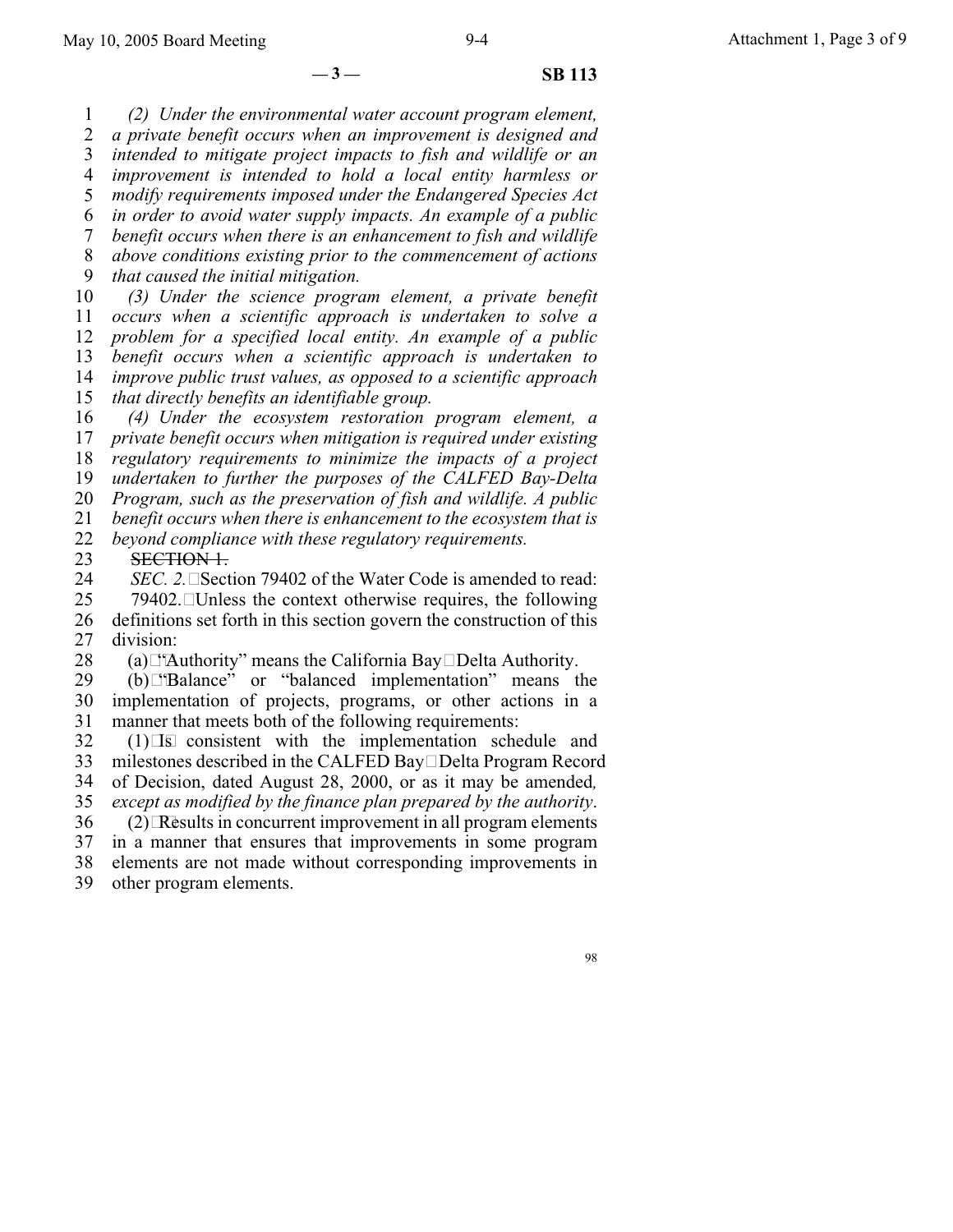#### **SB 113 — 4 —**

- 1 2 3 4 5 6 7 8 9 10 11 12 13 14 15 16 17 18 19 20 21 22 23 24 25 26 27 28 29 30 31 32 33 34 35 36 37 38 39  $(c)$   $\Box$  Bay  $\Box$  delta" means the San Francisco Bay/Sacramento  $\Box$  San Joaquin Delta Estuary. (d)"BayDelta Public Advisory Committee" means the BayDelta Public Advisory Committee established by charter issued by the United States Department of Interior, dated June 8, 2001, and filed on July 2, 2002.  $(e)$  $[$ (e) $[$ I) $[$ "Beneficiary pays principle" means the allocation of project costs to beneficiaries in approximate proportion to the benefits received.  $(2)$  For the purposes of applying the beneficiary pays principle, the following terms have the following meanings:  $(A)$  Subject to subparagraph  $(B)$ , a "beneficiary" means  $\overline{\phantom{a}}$  .  $(B)$  A beneficiary does not include  $\qquad \qquad$ . (C) Subject to subparagraph (D), "benefits" mean  $\qquad \qquad$ .  $(D)$  Benefits do not include  $\_\_$ .  $(E)$   $E$ <sup>\*</sup>Public benefits" mean  $\qquad$ .  $(F)$  "User benefits" mean  $\qquad$ . *(2) For the purposes of applying the beneficiary pays principle to the California Bay-Delta Program, the following terms have the following meanings: (A) "Benefit" mean either a public benefit, private benefit, or shared benefit. (B) "Public benefit" means an enhancement to public trust values beyond those defined as a private benefit. Enhancements for which an individual or group of individuals cannot be identified as beneficiaries shall be deemed a public benefit. (C) "Private benefit" means either of the followings: (1) An improvement required as a means of meeting mitigation requirements associated with a project. (2) An enhancement or improvement where an individual or group of individuals can be identified as beneficiaries. (D) "Shared benefit" means an improvement where there are public benefits and private benefits. (E) "Project costs" includes costs associated with financing, interest, operations and maintenance, planning, study, permits, and capital expenditures. (F) "Local entity" means any private or public entity or association of private or public entities.*
	- 98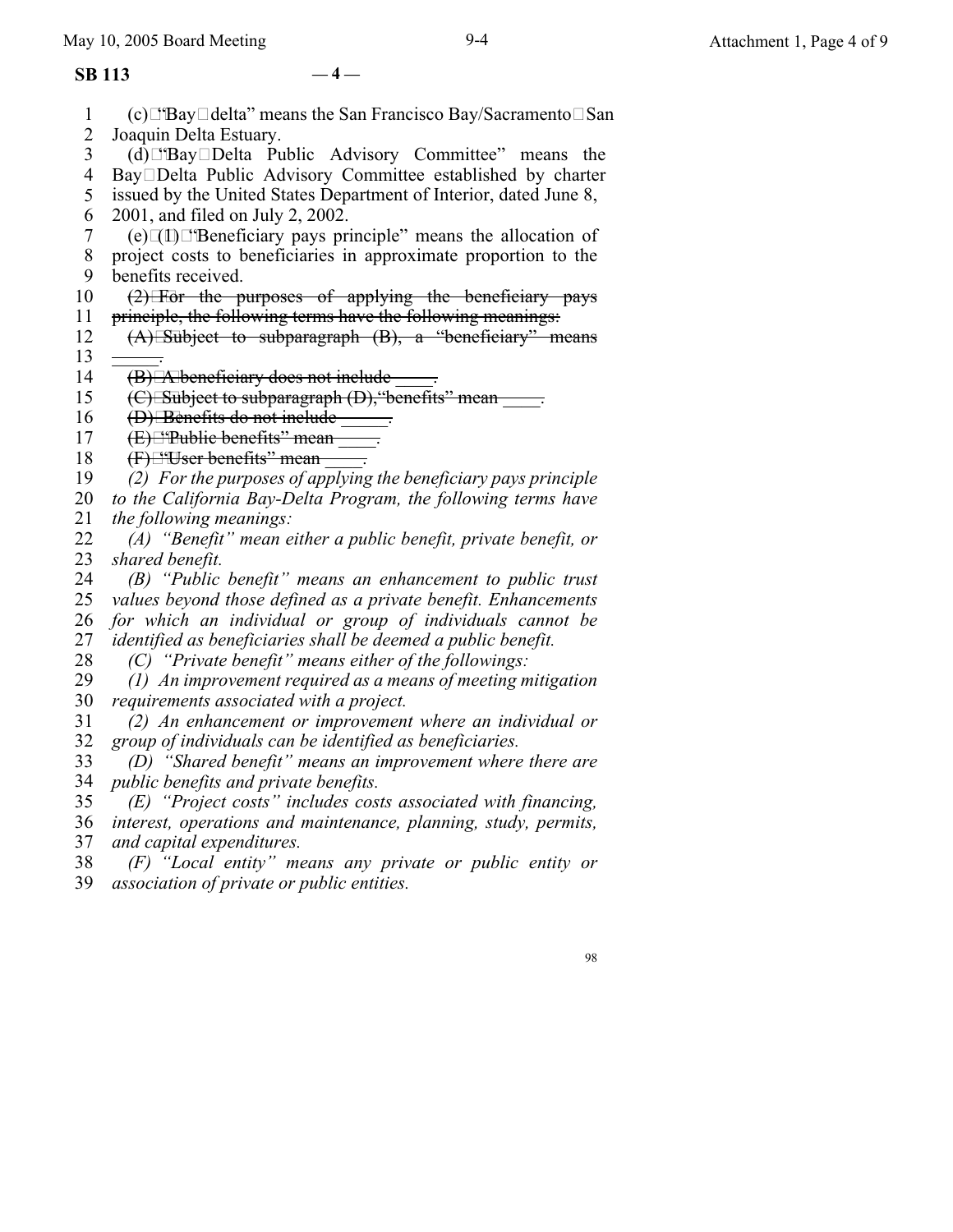1

6

11

15

19

21

 $-5 -$  **SB 113** 

2 3 4 Program Record of Decision, dated August 28, 2000, or as it may 5 7 8 9 10 12 13 14 16 17 18 20 (f)⊡"California Bay□Delta Program" or "Bay□Delta Program" means those projects, programs, commitments, and other actions that address the goals and objectives of the CALFED Bay $\square$ Delta be amended.  $(g)$  "Category A programs" means those state and federal agency programs and funds that are to be managed and implemented consistent with the California Bay $\Box$ Delta Program's goals and objectives. (h)  $\Box$  Director" means the Director of the California Bay  $\Box$  Delta Authority.  $(i)$ . The implementing agencies" means those agencies with the primary responsibility for implementing the program elements, subject to Sections 79440 and 79441.  $(i)$   $\Box$  Program elements" means the following 11 program elements of the California Bay $\square$ Delta Program:  $(1)$  Levee system integrity.  $(2)$  Mater quality.  $(3)$  Mater supply reliability. (4)Ecosystem restoration.  $(5)$  Mater use efficiency.

- 22  $(6)$  Mater transfer.
- 23  $(7)$  Matershed.
- 24  $(8)$ Storage.
- 25 (9)Conveyance.
- 26  $(10)$ Science.
- 27 (11)Environmental water account.
- 28  $(k)$   $\Box$  Projects" means both programs and capital projects.
- 29 *SEC. 3.Section 79403 is added to the Water Code, to read:*
- 30 *79403. For the purposes of implementing this division, all of*
- 31 *the following requirements apply:*
- 32 *(a) State funds shall fund projects that have public benefits.*

33 34 *State funds shall not fund projects that do not have public benefits.*

- 35 36 37 *(b) Nonstate funds shall fund projects that have private benefits. Nonstate funds shall not fund projects that do not have private benefits.*
- 38 *(c) Where both private and public benefits are identified for a*
- 39 *project, both project beneficiaries and the public are responsible*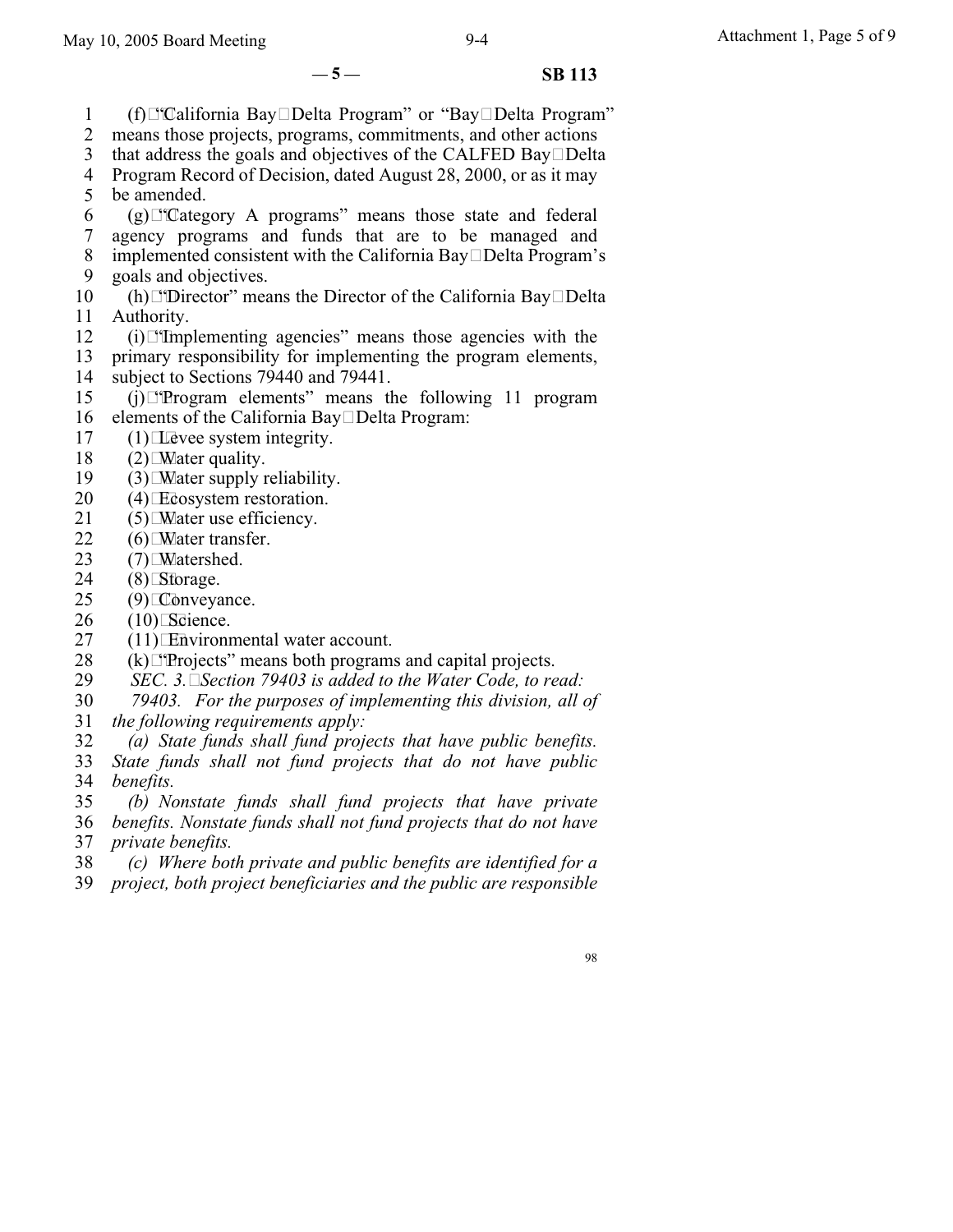#### **SB 113 — 6 —**

1 2 *for costs associated with the project in proportion to the benefits received.*

3 4 5 6 7 *(d) Notwithstanding subdivisions (a), (b), and (c), the authority may allocate available state funds to pay for costs associated with a project that benefits a disadvantaged community, as defined in Section 79505.5, or any Indian tribe having a federally recognized governing body.*

8 SEC. 2.

9 10 11 *SEC.* 4. Section 79423 of the Water Code, as added by Section 2 of Chapter 955 of the Statutes of 2002, is amended to read:

12 13 14 15 16 17 18 19 20 21 22 23 24 25 79423. $\Box$ (a) The implementing agencies shall annually submit to the director their annual program plan and proposed budget for the following budget year describing how each implementing agency proposes to implement their respective program elements during the following budget year. The director shall then submit a comprehensive budget proposal to the Secretary of the Resources Agency for consideration consistent with the existing budget development process. Individual departmental budget requests are exempt from the Bagley $\Box$ Keene Open Meeting Act (Article 9 (commencing with Section 11120) of Chapter 1 of Part 1 of Division 3 of Title 2 of the Government Code). These programs shall also address environmental justice concerns and assess the impacts of projects and activities on tribal trust resources and tribal governmental concerns.

26 27 28 29 (b)Each annual program plan and proposed budget shall include programs that are designated as Category A programs in Attachment 3, entitled "Implementation Memorandum of Understanding" of the CALFED Bay□Delta Program Record of

30 Decision, dated August 28, 2000, or as it may be amended.

31  $(c)$  Annually, the authority shall consult with the agencies

32 identified in subdivision (f) of Section 79401 and the Bay $\Box$ Delta

33 34 Public Advisory Committee, and shall determine, with the concurrence of the implementing agencies, those changes that

35 shall be made to the list of Category A programs.

36 37 38 39 (d)Each annual program plan and proposed budget shall include program priorities, work plans, proposed budgets, and significant program products, including, but not limited to, regulations, grant or loan solicitations, schedules for production

40 of environmental documents, and project selection processes.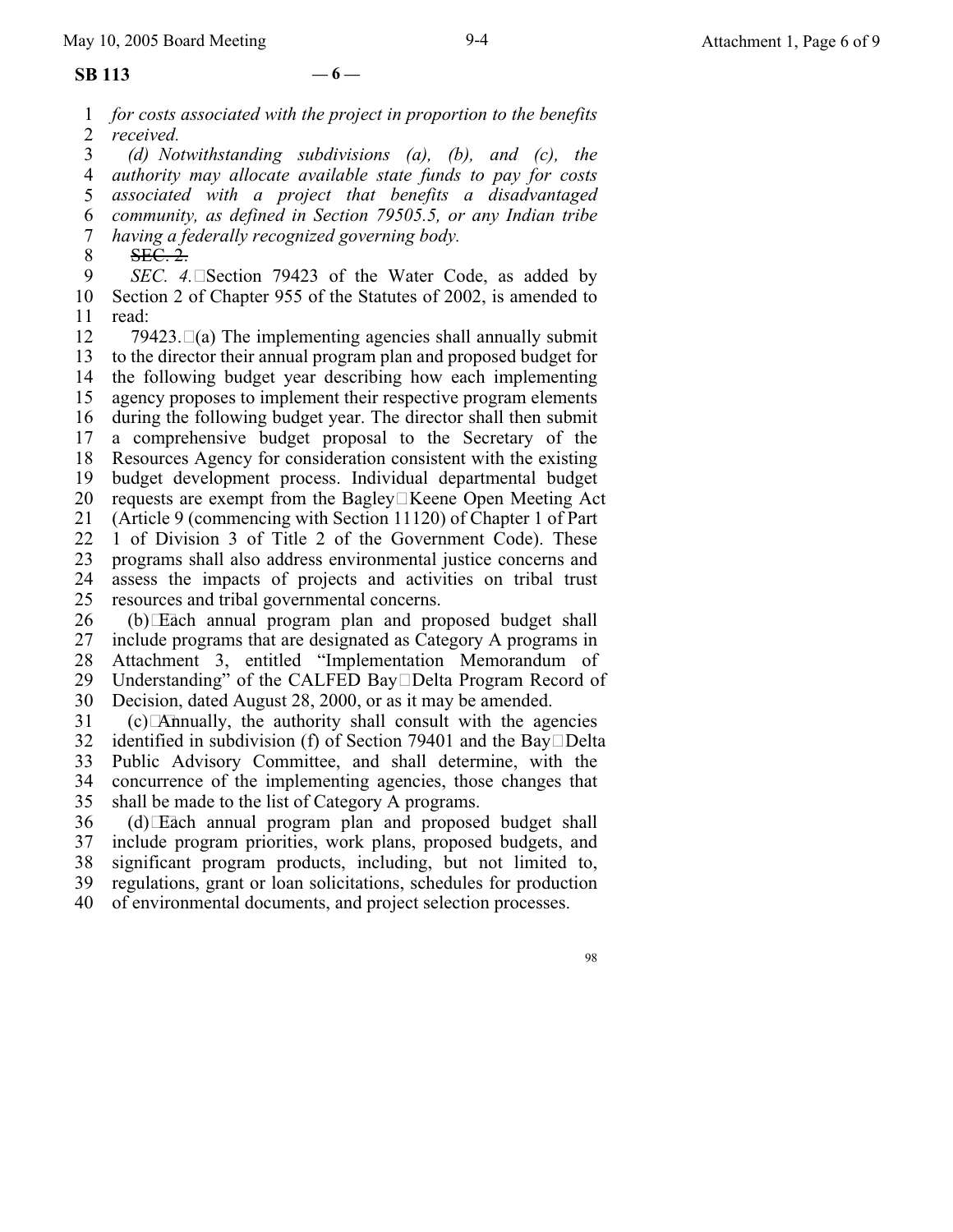**— 7 — SB 113**

1 2 3 4 5 6 7 8 9 10 (e)Annual program plans and proposed budgets also shall include a strategy and proposed budget for addressing  $\mathbf{p}$  program $\Box$ specific, critical scientific uncertainties, developing and implementing performance measures, evaluating program actions, developing strategies for incorporating tribal and environmental justice interests, and conducting scientific review of program implementation and proposed projects. The implementing agency and the director shall consult with the lead scientist, as appropriate, to determine an appropriate science strategy and proposed budget.

11 12  $(f)$  The implementing agencies shall develop comprehensive tribal and environmental justice work plans, including specific

13 14 goals and objectives and projected expenditures that address all program areas.

15 16 17 18 19  $(g)$ The implementing agencies shall coordinate the preparation of annual program plans and proposed budgets with agencies participating in the California Bay $\square$ Delta Program, federally recognized Indian tribes, and other appropriate agencies.

20 21 22  $(h)$  The implementing agencies and the director shall seek to integrate the annual plans and proposed budgets for the program elements into a comprehensive and balanced annual

23 implementation plan.

24 25 26 27 28  $(i)$  Annually, the authority shall review and approve, and, as appropriate, may recommend that implementing agencies modify, multiyear program plans and long $\Box$ term expenditure plans on behalf of Category A programs, based on the following criteria:

29  $(1)$  Consistency with the program.

30 31 (2)The balanced achievement of the program's goals and objectives.

32 33  $(3)$  Consistency with the "beneficiary pays principle," as defined in Section 79402.

34 35 36 37 38 39  $(i)$  If the authority does not approve an implementing agency's multiyear program plan and long $\Box$ term expenditure plan, the authority shall prepare and submit written findings to the appropriate policy and fiscal committees of the Legislature and the implementing agencies, describing how the multiyear program plan and long $\Box$ term expenditure plan do not meet the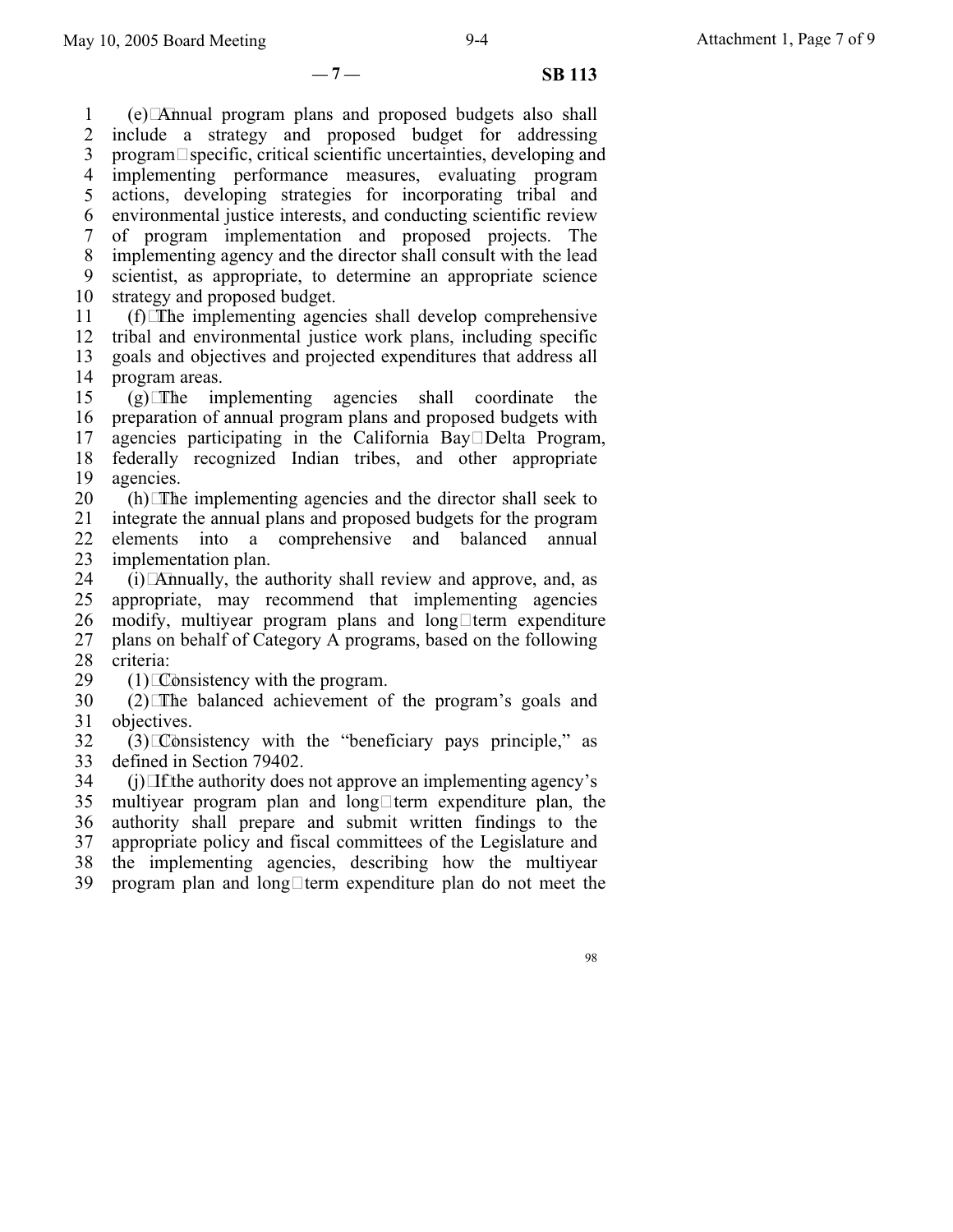1 2 criteria adopted by the authority pursuant to subdivision (o) of Section 79421.<br>(k) $\Box$ f the

3 4 5 6 7 8 9 10 11 authority recommends modification to implementation of the Budget Act for the current fiscal year or the multiyear program plan and long $\Box$  term expenditure plan, the implementing agency shall resubmit the Budget Act implementation plan, the multiyear plan, or the long $\Box$ term expenditure plan, as appropriate, to the authority for approval. If an implementing agency makes any of the modifications recommended by the authority, the authority shall submit these modifications to the Legislature.

12 13  $(l)$ Nothing in this division limits or interferes with the final decisionmaking authority of the implementing agencies.

14 15 16 17  $(m)$  This section shall become operative only if this bill and Senate Bill 1653 of the  $2001\Box 02$  Regular Session are both chaptered and become effective on or before January 1, 2003, and this bill is chaptered last, in which case this section shall

18 prevail over Section 79423, as added by Senate Bill 1653.

19 **SEC. 3.** 

20 21 *SEC. 5.* Section 79509.6 of the Water Code is amended to read:

22 23 24 25 26 79509.6. $\Box(a)$  For the purposes of ensuring compliance with Section 79509, the California Bay $\square$ Delta Authority shall review regulations, guidelines, or criteria that are proposed by an implementing agency to carry out a grant program for projects and activities that meet the following criteria:

27 28 29  $(1)$  The project is located within the CALFED solution area as defined in the CALFED final programmatic environmental impact statement/environmental impact report, dated July 2000.

30 31  $(2)$  The project wholly or partially assists in the fulfillment of one or more of the goals of the CALFED Bay Delta Program.

32 33 34 35 36 37 38 39 40 (b)Except for projects financed pursuant to Chapter 6 (commencing with Section 79545) or Chapter 10 (commencing with Section 79570), the California Bay $\square$ Delta Authority may review, and comment to the appropriate implementing agency with regard to, a proposal to award a grant pursuant to this division on behalf of a project that meets the criteria set forth in subdivision (a) for the purposes of determining whether or not the project is consistent with the CALFED *Bay-Delta* Programmatic Record of Decision.